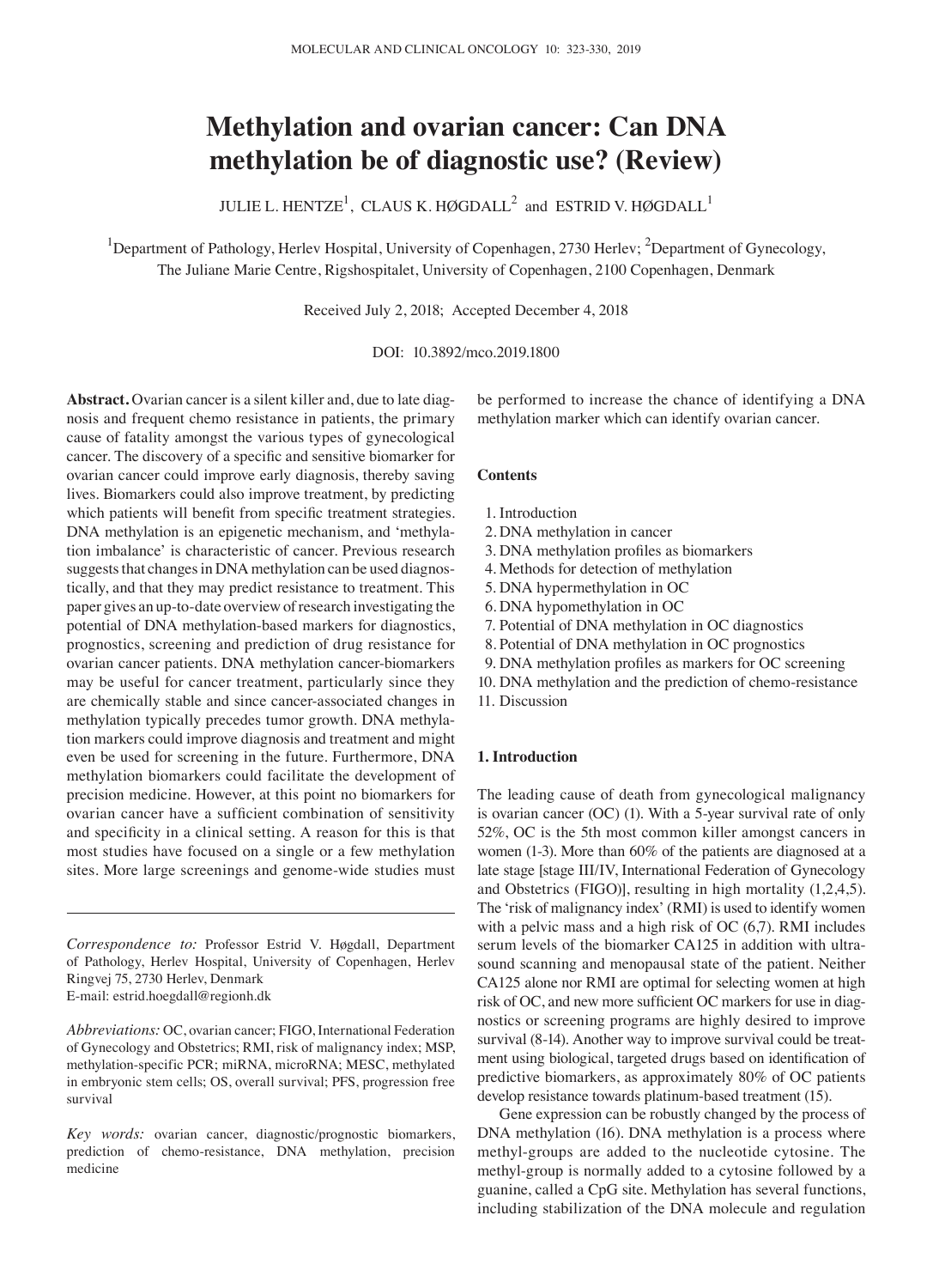of gene transcription. The regulatory function of DNA methylation is essential in several processes of embryonal development (17,18). Altered DNA methylation, resulting in chromosome instability and changed gene expression, has been highly correlated to carcinogenesis. Because of the involvement of methylation in cancer, methylation profiles have potential as biomarkers. This review aims at summarizing the current knowledge of the role of DNA methylation in OC and the clinical potential of DNA methylation patterns as OC biomarkers for diagnostics, screening and prediction of drug response.

## **2. DNA methylation in cancer**

One of the earliest proofs that erroneous DNA methylation is directly involved in carcinogenesis came in 1994, when Herman *et al* showed that the tumor suppressor gene *VHL* might be silenced by hypermethylation of its promotor in some cases of renal carcinomas (19). Since then, numerous similar studies has shown that promotor hypermethylation is a widespread mechanism for silencing of tumor suppressor genes in human cancers, and it is estimated to be as common as mutation (20,21). Cancer related DNA methylation is often observed earlier than the actual neoplastic transformation, and it has been suggested that DNA methylation is a primary link between environment and cancer, as there seems to be a connection between lifestyle and cancer related DNA methylation in un-symptomatic persons (22,23). It is therefore also likely, that DNA methylation is the initiator of tumor formation in a high percentage of cancer-cases.

The best understood way in which DNA methylation affects carcinogenesis is by silencing of tumor suppressors by localized hypermethylation in promoters and other regulatory areas, apparently caused by increased levels of DNA methyltransferase (24,25). Aberrant methylation however, can also lead to cancer in other ways. Reduced methylation of oncogene promoters has been observed in numerous cancers (26,27). Another very widespread mechanism is chromosome instability, caused by genome wide hypomethylation (28-30).

## **3. DNA methylation profiles as biomarkers**

DNA methylation has several advantages compared to other molecular markers. Already in 1999, it was discovered that cancer related DNA methylations can be measured in the serum of cancer patients, and it has later been documented that DNA methylations are chemically and biologically stable, also on cell-free cancer DNA in the blood (31-35). The DNA molecule itself is more stable to work with than RNA or protein, and methylation patterns are easier to detect than mutations as they are binary signals and can be amplified by methylation-specific PCR-based techniques (36). Besides, DNA methylation analysis can be focused on the CpG sites, which mean there is no need to scan the whole gene as for mutations.

To be able to give information that is useful in a diagnostic or prognostic setting, a molecular marker should change behavior in a detectable way which can be correlated with important pathogenic processes and steps of disease development. Patterns of DNA methylation has potential both as prognostic and diagnostic markers, as changes in DNA methylation has been correlated to early carcinogenesis, even prior to tumor formation, as well as to the process of metastasis and to sensitivity to treatment (37-40).

# **4. Methods for detection of methylation**

DNA methylation can be detected as a binary signal, either methylated or not methylated. Several technologies have been developed to identify the methylation status of CpGs. The best known and most widespread methods involve bisulfite conversion of cytosine to uracil. Methylated cytosines won't be converted and several methods can be used to identify the non‑converted CpGs. Sequencing of the bisulfite converted DNA is generally considered the golden standard and is widely used. However, it is quite expensive. Another popular method to detect bisulfite converted cytosines is methylation‑specific PCR (MSP). In this quick assay, DNA is amplified from primers specific for either the converted or not-converted sequence (41). For easier detection of low-abundant methylations in samples with excess of unmethylated DNA, a methylation-specific qPCR (qMSP) can be run.

Alternative methods to detection of methylation status often involve methylation‑specific restriction sites. In the simplest version, DNA is cut with a restriction enzyme for which its activity is dependent on methylation status of the restriction site. A subsequent PCR will only amplify uncut DNA, thereby revealing whether it was methylated or not. This concept is also applied in the methylation sensitive amplified polymorphism method, where differences in DNA fragments after digestion with methylation‑specific restriction enzymes can be used to compare methylation differences in different sample types (42). It is an advantage of the latter method, that prior, detailed knowledge of the genomic sequence is not required. In case the genomic sequence is known, and methylation status of specific targets is of interest, Methylation-specific, Multiplex ligation–dependent probe amplification can be used (43). This method recognizes the area of interest with a probe prior to digestion with methylation sensitive restriction enzymes, and proliferation of the probe thereby depends on methylation status of the area attached to the probe.

A newer, quantitative, high-throughput methodology for studies of methylation sites is the one applied by the Sequenom MassArray technology. DNA methylation is analyzed by mass spectrometry after base‑specific cleavage. After bisulfite modification, RNA is transcribed from the genomic sequence of interest, and cleaved base‑specifically. Methylation and bisulfite conversion changes the atomic mass and the extent of methylation can measured by mass spectrometry (44).

To identify methylation patterns, which can be used as biomarkers, it is necessary with more genome-wide approaches. Whole genome bisulfite sequencing is a possibility, but rather expensive and ineffective (45). Illumina has gained popularity with their Infinium HumanMethylation BeadChip methodology. The chips contain beads with attached probes which recognize either methylated or un‑methylated methylation sites, after bisulfite conversion. The newest version, the Infinium Methylation EPIC array, gives single-base methylation information for over 850.000 CpGs throughout the genome. A vast amount of the CpGs targeted by the EPIC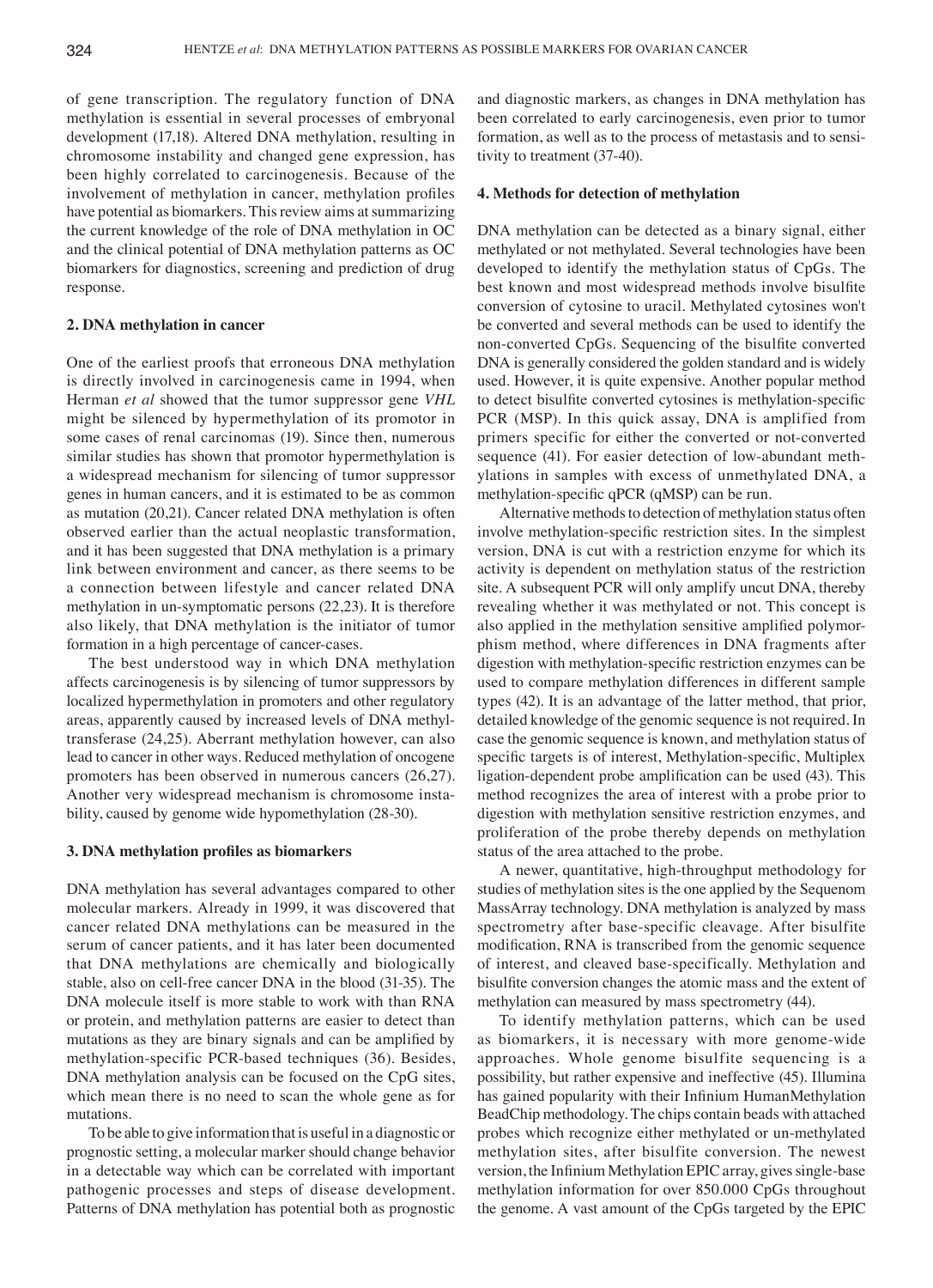array are in regulatory areas like promoters and enhancers, relevant for human cancer biology, and the array has a high potential for identification of new cancer biomarkers.

### **5. DNA hypermethylation in OC**

DNA methylation has been shown to be a major player in OC and several tumor suppressor genes have been shown to be hypermethylated. Methylation of *BRCA1* promoters has gained a lot of attention, since *BRCA1* mutations are known to be involved in inherited OC (46,47). *BRCA1* promoter hypermethylation can be found in 15‑30% of ovarian carcinomas (46,48,49). In a study on 50 patients from 2004, 68% of the patients were methylated in either *BRCA1* or the *RASSF1A* gene (35). The study found that all patients were hypermethylated in one or more tumor suppressor genes, and hypermethylation was found in all histological types, grades, and stages of OCs examined, illustrating that hypermethylation is a widespread phenomenon in OC. *RASSF1A* promoter hypermethylation in OC has been observed in other studies, and it might be one of the most frequently methylated genes in OC, one study even observed it in as much as 49% of 52 carcinomas (50). However, other studies only found *RASSF1A* promotor methylation in 10-12% of ovarian tumors but in 40% of ovarian tumor cell lines (51,52). Two other tumor suppressor genes are frequently methylated in their promotors in OC, as shown by several independent studies. One of these is *OPCML,* which in one study was found methylated in as much as 83% of ovarian tumors (53-55). The other is the gene *P16INK4a*. A meta-study from 2016, including 612 OC patients and 289 controls from 12 studies, confirmed that *P16INK4a* promoter hypermethylation is found regularly in OC while rarely found in controls (21).

Studies investigating the stem cell nature of cancers, have shown that stem cell PolyComb group targets are up to 12-fold more likely to have cancer-specific promoter hypermethylation than non-targets (56). The PolyComb group targets are transcription factors involved in differentiation, and their transcription is normally repressed reversibly in embryonic stem cells. As part of carcinogenesis, repression of these genes can be made irreversible by promoter methylation, and the result is a cell that will continue to renew itself, leading to tumorigenesis. Hypermethylation at stem cell PolyComb Group Target genes in OC and other women's cancers was confirmed in a large screening of 1475 samples in 2012 (40).

A study from 2015 showed that epigenetic suppression of ten genes was involved in the development of non-serous OC, including *OPCML* and the promotor of microRNA (miRNA) *miR‑34b* (57). The cancer suppressive nature of some miRNAs is gaining more focus these years, and an increasing body of evidence suggests a cancer suppressive role of the miR-34 family, which is part of the p53 cancer suppressive network. A study from 2016 states a correlation between type II OC and hypermethylation of *miR‑34a* (58). The miRNA miR-30d has also been shown to counteract OC. Hypermethylation of the *miR‑30d* promoter was seen for TGF‑β1 induced epithelial-mesenchymal transition of OC cells (59). The most recent research on hypermethylation of gene promotors suggests that genes *KLF11, ARH1, GBGT1*  and *PDLIM2* are hypermethylated in OC (60-63). All 4 genes were hypermethylated while their expression was reduced in either OC cell-lines, tissue from OC patients or both. A few other genes have been reported to have very high promoter methylation (>50%) in OC in individual studies. This goes for *hMSH2* and *HSulf‑1* but the reported data needs to be followed up with validation studies (64,65).

### **6. DNA hypomethylation in OC**

Hypomethylation in OC is less studied than hypermethylation but has gained more focus in recent years. Hypomethylation can cause cancer through different mechanisms. Widespread loss of methylation results in a general DNA instability, which will typically lead to increased mutation frequency and a risk of cancer. However, most studies focus on hypomethylation of specific CpGs. Reduced methylation in regulatory areas of oncogenes affects transcription, often increasing it. A study from 2009 suggests that hypomethylation is the most common methylation change in OC. Around 27,000 CpGs were screened in 113 OC cases and 148 healthy controls, and a total of 2,714 cancer related CpGs were identified. 56% of these were hypomethylated, but amongst the 50 CpGs with the highest correlation to cancer as much as 87% were hypomethylated (34). A later and larger study, including 1,475 samples, suggests that cancer specific hypomethylation in women´s cancers occurs preferentially at a specific set of CpGs which are normally heavily methylated in embryonic stem cells (called MESC) (40). Hypomethylation of MESCs is associated with tissue invasion and metastasis.

Two studies from 2016 show examples of how hypomethylation of promoters is involved in OC. One study shows that the gene for the proto-oncogenic, cell-cycle regulator Cdk2 is both hypomethylated and overexpressed in OC tumors (66). The other shows that the gene for the oncogenic cancer-testis antigen PRAME very often has reduced promoter methylation, which correlates with increased expression (67).

#### **7. Potential of DNA methylation in OC diagnostics**

For a biomarker to be useful in identifying cancer patients in early stage of disease, it should be capable of differentiation between patients with benign tumors and early stage cancers, preferable without invasive, surgical procedures. This could be done by detection in body fluids, e.g., blood. The earlier the marker can be detected, optimally a long time before clinical presentation, the better the chance of improving patient survival. Changes in methylation have in several cases been shown to take place very early, before actual tumor growth or cancerous cells can be found in a clinical setting. One example of this is hypermethylation of PolyComb Group Target genes, which was detected up to 3 years before cancer cells appeared in a screening trial for cervix cancer (40).

To increase sensitivity and specificity, a panel of CpG‑sites covering several genes can potentially be used. This approach was tried in a paper from 2009, which achieved a sensitivity of 85% and a specificity of 61% differentiating between OC patients and healthy controls. They measured the methylation status of 5 gene promoters, including the *BRCA1* promoter, on circulating DNA in the plasma (68). This result was followed-up by a study which gained a sensitivity of 90% and a specificity of 86,7% using only 3 genes, including *RASSF1A* (69)*.*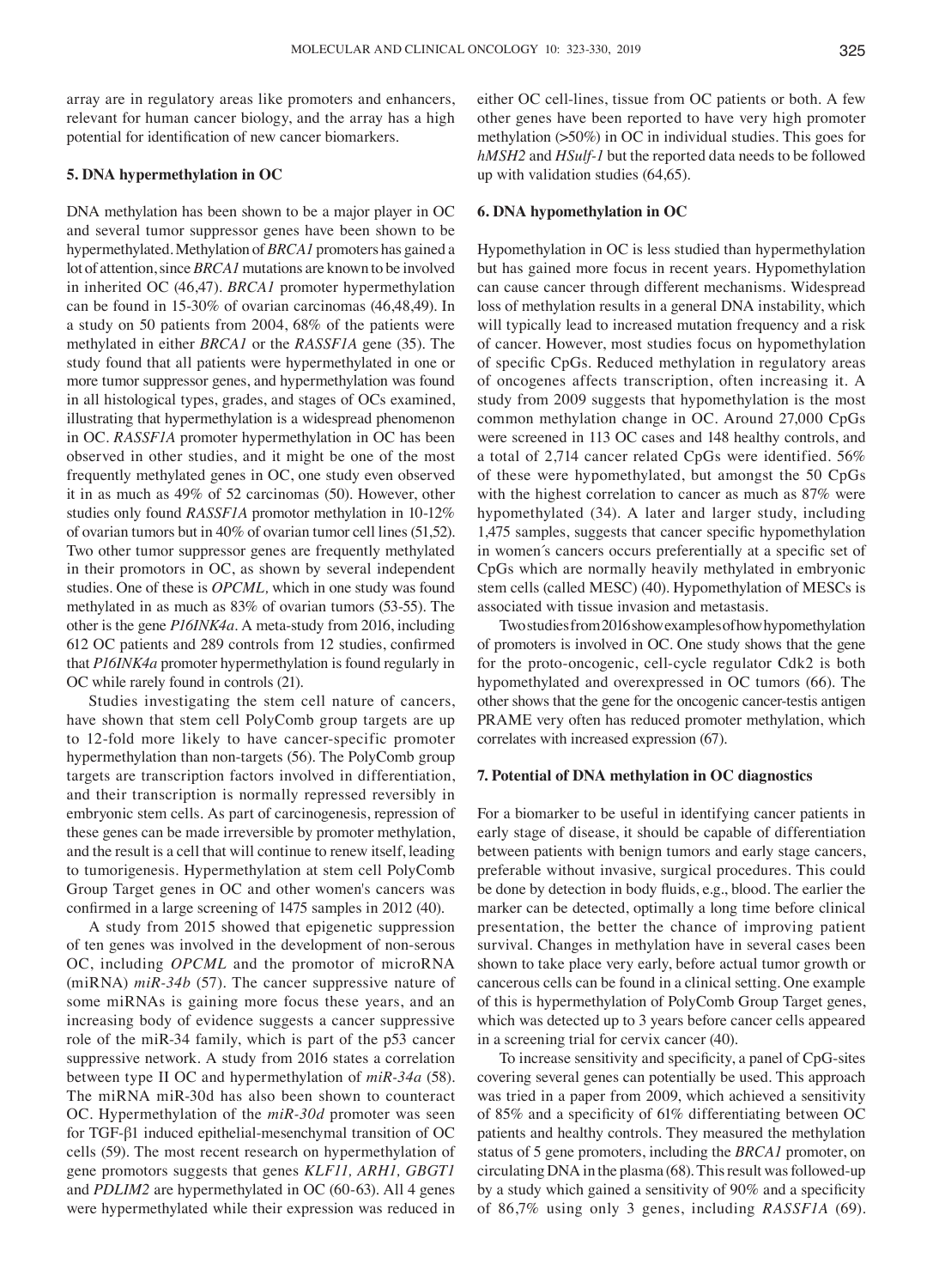*RASSF1A* was also included in another promising gene-panel, which together with *OPCML* included a total of 7 genes. This panel was also applied on cell-free serum DNA, and tested on 202 OC patients, 53 patients with benign tumors and 62 healthy controls. The panel achieved a sensitivity of 85,3% and a specificity of 90,5% (70).

The tumor suppressor genes *RASSF1A* and *OPCML* are seen in several new papers on OC diagnostics. In 2015, Xing *et al* showed that they could achieve a specificity of impressing 100% with a sensitivity of 85,7% looking at methylation of *RASSF1A, OPCML* and *HOXA9* (71)*.* None of the 3 genes alone gave as impressive a result. However, the setup only included tissue from 35 patients and 11 controls. A larger study, including both serum and tissue for 114 OC patients, used methylation of *OPCML* together with tumor suppressor genes *RUNX3* and *TFPI2* (72). They demonstrated that their methylation analysis could identify early OC with a higher sensitivity and specificity than CA125 serum levels. The same was suggested for *OPCML* alone in a study from 2017, including free circulating DNA from 71 OC patients, 80 healthy controls and 43 patients with benign ovarian tumors (73).

Data from 2014 suggests an association between OC and methylation of leukocyte DNA (74). The authors argue that since tumorigenesis is not an isolated phenomenon but result from alterations in processes also affecting neighboring tissue and the immune system, leukocyte cells may be informative regarding cancer. Some groups have explored this and applied screening of patient leukocyte DNA, using Illumina Infinium arrays which covers 450.000 CpG sites. A study from 2014 screened blood DNA from 242 OC cases and 181 age-matched healthy controls. By adjusting for leukocyte distribution, overcoming confounding caused by immune‑responses against the cancer, they identified a CpG island in the promoter of *BNC2* as being top-associated with OC (75). Another group used a similar screening method, combined with the Illumina Custom VeraCode methylation assay in a new study from 2017 (76). Their analysis pointed at 6 CpG sites associated with OC, primarily located in immune system process genes.

## **8. Potential of DNA methylation in OC prognostics**

A follow-up study on the work done on hypermethylation of stem cell PolyComb Group Target genes in OC (40) identified *HOXA11* methylation as a potential prognostic marker in OC patients (77). Amongst 71 loci, investigated in 22 OCs and 18 controls, *HOXA10* and *HOXA11* were most accurately discriminating between OC and non‑neoplastic tissue, and *HOXA11* methylation was associated with a bad prognosis for the patient. *HOXA9* methylation is also highly related to OC and found in all stages of the disease (78,79). However, *HOXA9* methylation tend to be lower in high grade OC compared to low grade and may therefore be used as an indicator of disease grade (57).

Promotor hypermethylation with reduced gene expression is prognostic of a shorter progression free survival (PFS) in several newer studies*. RUNX3* and *IQGAP2* are a couple of the genes that can be mentioned (80,81). Reduced expression of *miR‑34a*, correlating with promoter hypermethylation, predicts reduced overall survival (OS) and PFS in OC patients (58). However, *miR‑34a* expression also correlates negatively with Paclitaxel sensitivity in the NCI60 cell line panel (82). This may reflect a tendency observed for the upstream protein p53. Even though p53 is a well described cancer suppressor, overexpression of the protein has been correlated to chemotherapy resistance (83,84).

Hypomethylation might also be of prognostic value. MESC hypomethylation progresses as the cancer develops from a primary cancer and start metastasizing (40). It may therefore hold information of the OC stage and the chance of survival. *PRAME* hypomethylation and expression is related to increased survival in high grade serous carcinoma (67). Several new studies have suggested that hypomethytlation and increased expression of potential proto-oncogenes predict more aggressive and metastatic OC with a potentially lower survival. This has been seen for *GABRP, SLC6A12, MGAT3, CT45, CA9, MUC13* and *AGR2* (85-91).

Metastasis and methylation might be tightly connected as highlighted by a study from 2014. A key player in metastasis is the transforming growth factor TGF‑β. TGF‑β stimulation of OC cell lines extensively change DNA methylation, especially in the promoters of genes involved in the epithelial-mesenchymal transition and cancer progression (92).

## **9. DNA methylation profiles as markers for OC screening**

As OC patients experience no or very unspecific symptoms, a screening program would be a major, lifesaving advance. A recent study investigated possible markers for a screening setting, but no optimal marker was identified. However, screening for OC is theoretically possible  $(14,93)$ .

The ideal marker for screening needs to be accessible without surgical procedures and occur in early states of a disease. Thus, the prerequisite for using aberrant DNA methylation in screening seems to be there. Recent data suggest that the most OC tumors originate from precursor lesions in the fimbrial part of the fallopian tube rather than from ovarian tissue (94-101). Fluid and oocytes from tubes and ovaries pass through cervix and the tubes and cervix are parts of the same organ. It can therefore be speculated that methylated DNA, indicative of changes in pre‑malignant or malignant tissue of tubal origin, can be detected in the cervical canal. If it was possible to identify OC using a standard cytological test from the cervix, a screening program for OC could be included in the existing screening program for cervical cancer. Methylation changes in fimbrial cells, which can identify ovarian carcinomas, have already been described (102). Likewise, it has also been possible to identify an association between methylation of PolyComb group target genes *HOXA9* and *HOXA11* in normal endometrium and the presence of OC (79). Even more promising, data show that methylation patterns specific for cervix and endometrial cancers can be identified on DNA from patient vaginal fluid (103).

# **10. DNA methylation and the prediction of chemo‑resistance**

The standard first line of OC treatment is platinum-based chemotherapy, and approximately 80% of the patients respond to first line treatment. However, most patients develop resistance to treatment over time. Predictive biomarkers, that can identify patients applicable for specific treatments, can be used to direct the treatment and avoid ineffective treatment-strategies.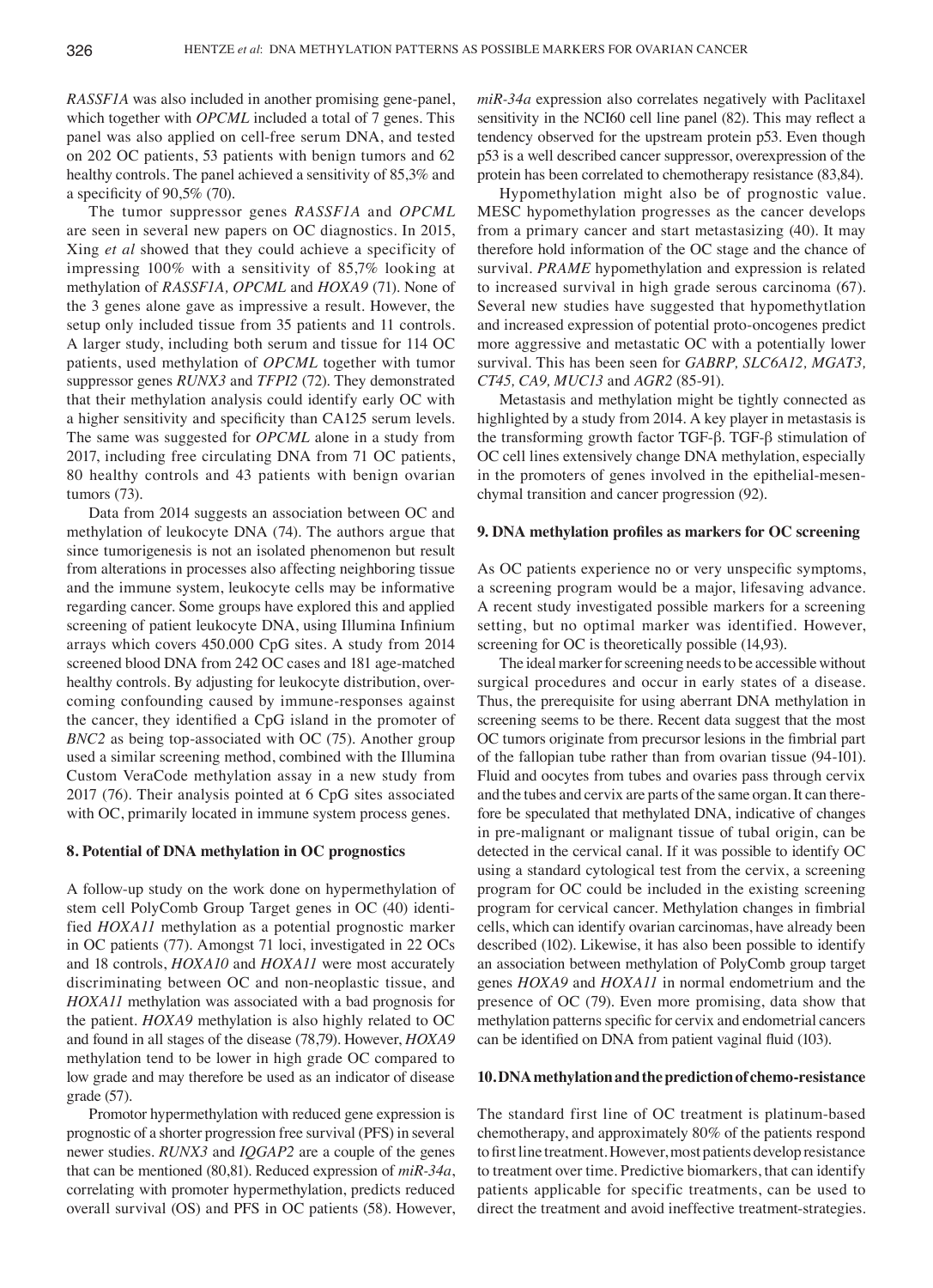Recently it was shown that the platinum‑based therapy itself can induce aberrant methylation at specific methylation sites in OC patients, and that this methylation is associated with patient survival (39). As the methylation can be detected in a blood test at the time of relapse, it could possibly function as both a predictive and prognostic marker and give information about response to platinum‑based medication and survival. Supporting the importance of methylation in platinum resistance, it has been shown that the methylation inhibitor SGI-110 can re-sensitize chemo-resistant OC stem-like cells, by resetting the cells to a more differentiated phenotype (104).

Several studies from recent years have supported an association between hypermethylation and chemo‑resistance. A study from 2017 describe how DNA methylation is involved in reducing expression of the T-cell activating ligands 4-1BBL/CD157 and OX-40L/CD252 in chemo-resistant OC cells(105). Apparently, this mechanism of immune suppression helps the cancer evade immune responses stimulated by chemotherapy. An integrative analysis has discovered a network of interacting genes, for whom methylation associates with resistance towards chemotherapy (106). *PTEN* seems to be a key regulator in the network. Other examples worth mentioning are *RGS2*, which is hypermethylated in chemo-resistant cells, and *FAM83A* and *MYO18B* methylation which has been seen in non-responders (107,108).

A study from 2017 also suggests that hypomethylation can be induced by cisplatin treatment in resistant OC patients, however loss of methylation was primarily observed in intergenic regions (109). Other recent studies have suggested a correlation between hypomethylation of developmental genes and platinum resistance in OC patients. Amongst these, *MSX1* and *TMEM88* can be mentioned (110,111). Especially regulation of the epithelial-to-mesenchymal transition by changes in methylation seems to be an important part of platinum resistance. The non-coding RNA *HOTAIR* induces the epithelial-to-mesenchymal transition together with Platinum resistance and is regulated by methylation (112). Another example of a similar dynamic was seen for an OC-cell model, where *TET* expression was increased in platinum resistant cells. TET stimulates the epithelial-to-mesenchymal transition by blocking promotor methylation of Vimentin, a mediator of chemo‑resistance which has been described as a potential therapeutic marker (113).

#### **11. Discussion**

The advantages of using DNA methylation as a cancer marker are evident. However, DNA methylations as cancer biomarkers are still a relatively new area. Only few methylation markers are used in clinical decision making. One example is methylation of DNA repair genes which is used to differentiate between hereditary and non-hereditary colorectal cancer.

A most exciting potential for DNA methylation markers are as early markers which can be detected pro‑surgery. However, there is a challenge to interpretations of markers from body‑fluids compared to tumor‑samples. It can be difficult to differentiate between methylation changes directly related to the OC and methylation changes related to other tumors or to the general immunological response to the cancer. Therefore, studies investigating corresponding biological material are needed.

It is clear at this point that DNA methylation is involved in the progression of OC. However, despite an increasing number of reports on methylation changes in OC patients, most often the reported changes are not validated by independent studies. Several interesting methylation changes have been observed in several OC studies. Amongst them are those in the promotors of the tumor suppressor genes *BRCA1, RASSF1A, OPCML* and *HOXA9* and the proto-oncogene *PRAME.* Nonetheless, methylation patterns which can be found in a high proportion of OCs are needed. At this stage, no DNA methylation site identified has the specificity and sensitivity to identify OC alone. One reason for this is that most of the previous studies have focused on only one or a few candidate genes. To succeed in the discovery of satisfying OC markers, more genome wide approaches and screening methods must be applied. Also, future discovery studies should cover not only benign and malign samples, but also different subgroups of stages of carcinogenesis as well as both chemo responsive and resistant patients. It is of great importance that we get a better understanding of the initiation and progression of OC, and the methylation landscape guiding, or resulting from, these processes. As the main challenge is that symptoms of OC are unspecific and diffuse, it is of high priority to understand early methylation changes and how to detect them without invasive measures. We need to determine the methylation signature of OC in detail before we can identify markers which can improve both diagnostics and treatment of OC patients.

The latest OC research has indicated that screening and early diagnosis is attainable. Yet, at this point, OC is still the leading cause of death from gynecological malignancies. A first step could be to improve treatment and survival by precision medicine guided by biomarkers, moving towards making OC a chronic disease with high life quality. However, the long-term goal must be to improve early diagnosis to an extend where the cancer is discovered and treated before it spreads, with the result of largely improved survival. Genome-wide studies resulting in a better understanding of the disease etiology will hopefully bring us to the point where OC is either a chronic disease a disease that can be cured.

## **Acknowledgements**

Not applicable.

# **Funding**

This work is supported by Mermaid III.

### **Availability of data and materials**

All data generated or analyzed during this study are included in this published article. Papers reviewed are accessible through Pubmed.

#### **Authors' contributions**

JLH made substantial contributions to design and acquisition of data, was involved in drafting the manuscript, gave final approval of the version to be published. EVH and CKH also made substantial contributions to conception and design and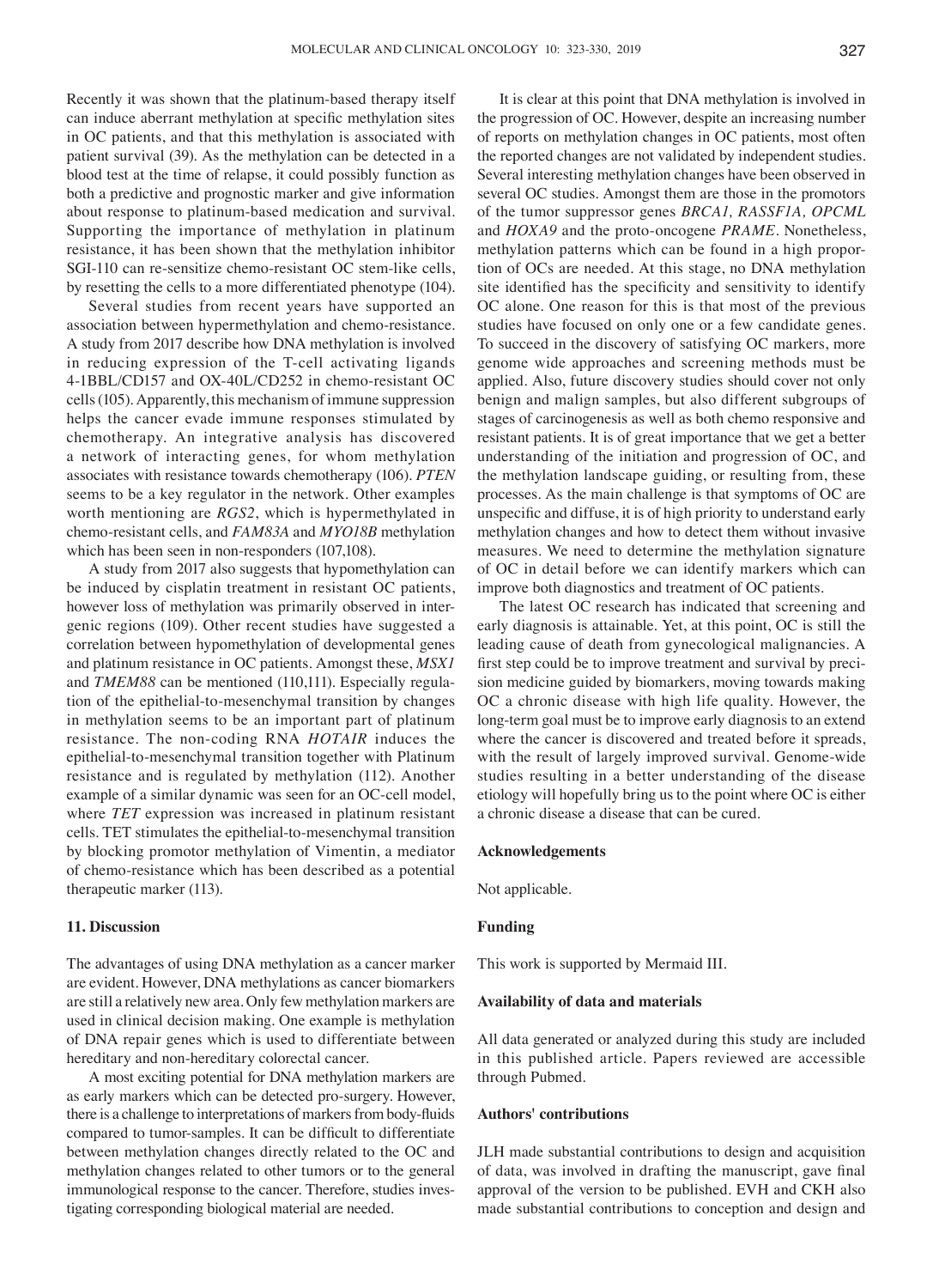revised the manuscript critically for important intellectual content. All authors approved the final version of the manuscript.

### **Ethics approval and consent to participate**

Not applicable.

# **Patient consent for publication**

Not applicable.

# **Competing interests**

The authors declare that they have no competing interests.

#### **References**

- 1. DGCG (2016-2017) DGCD årsreport: http://dgcg.dk/images/ Grupper/Databasegruppen/rsrapport\_DGCD\_2016-17\_endelig\_ anonymiseret.pdf.
- 2. Siegel RL, Miller KD and Jemal A: Cancer statistics, 2016. CA Cancer J Clin 66: 7-30, 2016.
- 3. Torre LA, Bray F, Siegel RL, Ferlay J, Lortet-Tieulent J and Jemal A: Global cancer statistics, 2012. CA Cancer J Clin 65:
- 87-108, 2015.<br>4. Prat J; Figo Committee on Gynecologic Oncology: Staging clas-<br>sification for cancer of the ovary, fallopian tube, and peritoneum. Int J Gynaecol Obstet 124: 1‑5, 2014.
- 5. Hamilton W, Peters TJ, Bankhead C and Sharp D: Risk of ovarian cancer in women with symptoms in primary care: Population based case-control study. BMJ 339: b2998, 2009.
- 6. DGCG Ovariecancer guidelines: http://www.dgcg.dk/index.php/ guidelines/ovariecancer-guidelines Accessed Jul 1, 2016.
- 7. Jacobs I, Oram D, Fairbanks J, Turner J, Frost C and Grudzinskas JG: A risk of malignancy index incorporating CA 125, ultrasound and menopausal status for the accurate preoperative diagnosis of ovarian cancer. Br J Obstet Gynaecol 97: 922-929, 1990.
- 8. Nossov V, Amneus M, Su F, Lang J, Janco JM, Reddy ST and Farias‑Eisner R: The early detection of ovarian cancer: From traditional methods to proteomics. Can we really do better than serum CA-125? Am J Obstet Gynecol 199: 215-223, 2008.
- 9. Sundar S, Neal RD and Kehoe S: Diagnosis of ovarian cancer. BMJ 351: h4443, 2015.
- 10. Moss EL, Hollingworth J and Reynolds TM: The role of CA125 in clinical practice. J Clin Pathol 58: 308‑312, 2005.
- 11. Meden H and Fattahi‑Meibodi A: CA 125 in benign gynecological conditions. Int J Biol Markers 13: 231-237, 1998.
- 12. Buamah P: Benign conditions associated with raised serum CA-125 concentration. J Surg Oncol 75: 264-265, 2000.
- 13. Rai N, Nevin J, Downey G, Abedin P, Balogun M, Kehoe S and Sundar S: Outcomes following implementation of symptom triggered diagnostic testing for ovarian cancer. Eur J Obstet Gynecol Reprod Biol 187: 64-69, 2015.
- 14. Jacobs IJ, Menon U, Ryan A, Gentry-Maharaj A, Burnell M, Kalsi JK, Amso NN, Apostolidou S, Benjamin E, CruickshankD, *et al*: Ovarian cancer screening and mortality in the UK collaborative trial of ovarian cancer screening (UKCTOCS): A randomised controlled trial. Lancet 387: 945-956, 2016.
- 15. Martin LP and Schilder RJ: Management of recurrent ovarian carcinoma: Current status and future directions. Semin Oncol 36: 112-125, 2009.
- 16. Wolffe AP and Matzke MA: Epigenetics: Regulation through repression. Science 286: 481-486, 1999.
- 17. Borgel J, Guibert S, Li Y, Chiba H, Schübeler D, Sasaki H, Forné T and Weber M: Targets and dynamics of promoter DNA methylation during early mouse development. Nat Genet 42: 1093-1100, 2010.<br>18. Mohandas T, Sparkes RS and Shapiro LJ: Reactivation of an
- inactive human X chromosome: Evidence for X inactivation by DNA methylation. Science 211: 393-396, 1981.
- 19. Herman JG, Latif F, Weng Y, Lerman MI, Zbar B, Liu S, Samid D, Duan DS, Gnarra JR, Linehan WM, *et al*: Silencing of the VHL tumor‑suppressor gene by DNA methylation in renal carcinoma. Proc Natl Acad Sci USA 91: 9700-9704, 1994.
- 20. Jones PA and Baylin SB: The fundamental role of epigenetic events in cancer. Nat Rev Genet 3: 415-428, 2002.
- 21. Xiao X, Cai F, Niu X, Shi H and Zhong Y: Association between P16INK4a promoter methylation and ovarian cancer: A meta-analysis of 12 published studies. PLoS One 11: e0163257, 2016.
- 22. Brait M, Ford JG, Papaiahgari S, Garza MA, Lee JI, Loyo M, Maldonado L, Begum S, McCaffrey L, Howerton M, *et al*: Association between lifestyle factors and CpG island methylation in a cancer-free population. Cancer Epidemiol Biomarkers Prev 18: 2984-2991, 2009.
- 23. Issa JP, Ahuja N, Toyota M, Bronner MP and Brentnall TA: Accelerated age-related CpG island methylation in ulcerative colitis. Cancer Res 61: 3573-3577, 2001.
- 24. Patra SK, Patra A, Zhao H and Dahiya R: DNA methyltransferase and demethylase in human prostate cancer. Mol Carcinog 33: 163-171, 2002.
- 25. Saito Y, Kanai Y, Nakagawa T, Sakamoto M, Saito H, Ishii H and Hirohashi S: Increased protein expression of DNA methyltransferase (DNMT) 1 is significantly correlated with the malignant potential and poor prognosis of human hepatocellular carcinomas. Int J Cancer 105: 527-532, 2003.
- 26. Feinberg AP and Vogelstein B: Hypomethylation distinguishes genes of some human cancers from their normal counterparts. Nature 301: 89-92, 1983.
- 27. Ehrlich M: DNA methylation in cancer: Too much, but also too little. Oncogene 21: 5400-5413, 2002.
- 28. Xiong Y, Dowdy SC, Xue A, Shujuan J, Eberhardt NL, Podratz KC and Jiang SW: Opposite alterations of DNA methyltransferase gene expression in endometrioid and serous endometrial cancers. Gynecol Oncol 96: 601-609, 2005.
- 29. Eden A, Gaudet F, Waghmare A and Jaenisch R: Chromosomal instability and tumors promoted by DNA hypomethylation. Science 300: 455, 2003.
- 30. Gaudet F, Hodgson JG, Eden A, Jackson‑Grusby L, Dausman J, Gray JW, Leonhardt H and Jaenisch R: Induction of tumors in mice by genomic hypomethylation. Science 300: 489-492, 2003.
- 31. Esteller M, Sanchez-Cespedes M, Rosell R, Sidransky D, Baylin SB and Herman JG: Detection of aberrant promoter hypermethylation of tumor suppressor genes in serum DNA from non-small cell lung cancer patients. Cancer Res 59: 67-70, 1999.
- 32. Sanchez‑Cespedes M, Esteller M, Wu L, Nawroz‑Danish H, Yoo GH, Koch WM, Jen J, Herman JG and Sidransky D: Gene promoter hypermethylation in tumors and serum of head and neck cancer patients. Cancer Res 60: 892-895, 2000.
- 33. Talens RP, Boomsma DI, Tobi EW, Kremer D, Jukema JW, Willemsen G, Putter H, Slagboom PE and Heijmans BT: Variation, patterns, and temporal stability of DNA methylation: Considerations for epigenetic epidemiology. FASEB J 24: 3135-3144, 2010.
- 34. Teschendorff AE, Menon U, Gentry-Maharaj A, Ramus SJ, Gayther SA, Apostolidou S, Jones A, Lechner M, Beck S, JacobsIJ and Widschwendter M: An epigenetic signature in peripheral blood predicts active ovarian cancer. PLoS One 4: e8274, 2009.
- 35. Ibanez de Caceres I, Battagli C, Esteller M, Herman JG, Dulaimi E, Edelson MI, Bergman C, Ehya H, Eisenberg BL and Cairns P: Tumor cell‑specific BRCA1 and RASSF1A hypermethylation in serum, plasma, and peritoneal fluid from ovarian cancer patients. Cancer Res 64: 6476-6481, 2004.
- 36. Barton CA, Hacker NF, Clark SJ and O'Brien PM: DNA methylation changes in ovarian cancer: Implications for early diagnosis, prognosis and treatment. Gynecol Oncol 109: 129-139, 2008.
- 37. Teschendorff AE, Jones A, Fiegl H, Sargent A, Zhuang JJ, Kitchener HC and Widschwendter M: Epigenetic variability in cells of normal cytology is associated with the risk of future morphological transformation. Genome Med 4: 24, 2012.
- 38. Teschendorff AE and Widschwendter M: Differential variability improves the identification of cancer risk markers in DNA methylation studies profiling precursor cancer lesions. Bioinformatics 28: 1487-1494, 2012.
- 39. Flanagan JM, Wilson A, Koo C, Masrour N, Gallon J, Loomis E, Flower K, Wilhelm‑Benartzi C, Hergovich A, Cunnea P, *et al*: Platinum‑based chemotherapy induces methylation changes in blood DNA associated with overall survival in patients with ovarian cancer. Clin Cancer Res 23: 2213-2222, 2017.
- 40. Zhuang J, Jones A, Lee SH, Ng E, Fiegl H, Zikan M, Cibula D, Sargent A, Salvesen HB, Jacobs IJ, *et al*: The dynamics and prognostic potential of DNA methylation changes at stem cell gene loci in women's cancer. PLoS Genet 8: e1002517, 2012.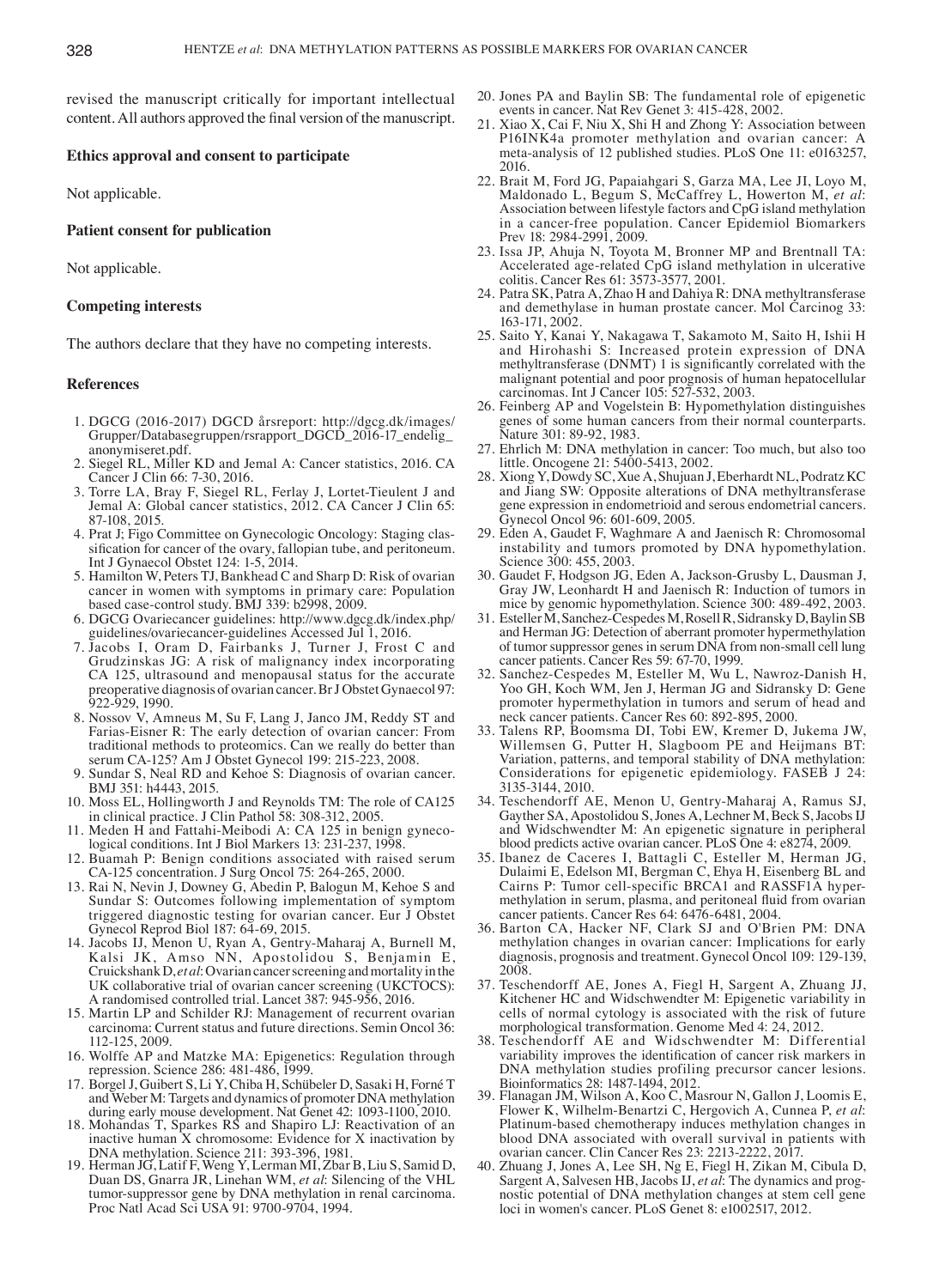- 41. Herman JG, Graff JR, Myohanen S, Nelkin BD and Baylin SB: Methylation-specific PCR: A novel PCR assay for methylation status of CpG islands. Proc Natl Acad Sci USA 93: 9821‑9826, 1996.
- 42. Reyna‑López GE, Simpson J and Ruiz‑Herrera J: Differences in DNA methylation patterns are detectable during the dimorphic transition of fungi by amplification of restriction polymorphisms. Mol Gen Genet 253: 703-710, 1997.
- 43. Moelans CB, Atanesyan L, Savola SP and van Diest PJ: Methylation-specific multiplex ligation-dependent probe amplification (MS‑MLPA). Methods Mol Biol 1708: 537‑549, 2018.
- 44. Ehrich M, Nelson MR, Stanssens P, Zabeau M, Liloglou T, Xinarianos G, Cantor CR, Field JK and van den Boom D: Quantitative high-throughput analysis of DNA methylation patterns by base‑specific cleavage and mass spectrometry. Proc Natl Acad Sci USA 102: 15785-15790, 2005.
- 45. Ziller MJ, Gu H, Müller F, Donaghey J, Tsai LT, Kohlbacher O, De Jager PL, Rosen ED, Bennett DA, Bernstein BE, *et al*: Charting a dynamic DNA methylation landscape of the human genome. Nature 500: 477-481, 2013.
- 46. Baldwin RL, Nemeth E, Tran H, Shvartsman H, Cass I, Narod S and Karlan BY: BRCA1 promoter region hypermethylation in ovarian carcinoma: A population-based study. Cancer Res 60: 5329-5333, 2000.
- 47. Hilton JL, Geisler JP, Rathe JA, Hattermann‑Zogg MA, DeYoung B and Buller RE: Inactivation of BRCA1 and BRCA2 in ovarian cancer. J Natl Cancer Inst 94: 1396-1406, 2002.
- 48. Strathdee G, Appleton K, Illand M, Millan DW, Sargent J, Paul J and Brown R: Primary ovarian carcinomas display multiple methylator phenotypes involving known tumor suppressor genes. Am J Pathol 158: 1121-1127, 2001.
- 49. Wang C, Horiuchi A, Imai T, Ohira S, Itoh K, Nikaido T, Katsuyama Y and Konishi I: Expression of BRCA1 protein in benign, borderline, and malignant epithelial ovarian neoplasms and its relationship to methylation and allelic loss of the BRCA1 gene. J Pathol 202: 215-223, 2004.
- 50. Wu Q, Lothe RA, Ahlquist T, Silins I, Tropé CG, Micci F, Nesland JM, Suo Z and Lind GE: DNA methylation profiling of ovarian carcinomas and their in vitro models identifies HOXA9, HOXB5, SCGB3A1, and CRABP1 as novel targets. Mol Cancer 6: 45, 2007.
- 51. Agathanggelou A, Honorio S, Macartney DP, Martinez A, Dallol A, Rader J, Fullwood P, Chauhan A, Walker R, Shaw JA, *et al*: Methylation associated inactivation of RASSF1A from region 3p21.3 in lung, breast and ovarian tumours. Oncogene 20: 1509-1518, 2001.
- 52. Ozdemir F, Altinisik J, Karateke A, Coksuer H and Buyru N: Methylation of tumor suppressor genes in ovarian cancer. Exp Ther Med 4: 1092-1096, 2012.
- 53. Teodoridis JM, Hall J, Marsh S, Kannall HD, Smyth C, Curto J, Siddiqui N, Gabra H, McLeod HL, Strathdee G and Brown R: CpG island methylation of DNA damage response genes in advanced ovarian cancer. Cancer Res 65: 8961-8967, 2005.
- 54. Czekierdowski A, Czekierdowska S, Szymanski M, Wielgos M, Kaminski P and Kotarski J: Opioid‑binding protein/cell adhesion molecule‑like (OPCML) gene and promoter methylation status in women with ovarian cancer. Neuro Endocrinol Lett 27: 609-613, 2006.
- 55. Sellar GC, Watt KP, Rabiasz GJ, Stronach EA, Li L, Miller EP, Massie CE, Miller J, Contreras-Moreira B, Scott D, *et al*: OPCML at 11q25 is epigenetically inactivated and has tumor-suppressor function in epithelial ovarian cancer. Nat Genet 34: 337-343, 2003.
- 56. Widschwendter M, Fiegl H, Egle D, Mueller-Holzner E, Spizzo G, Marth C, Weisenberger DJ, Campan M, Young J, Jacobs I and Laird PW: Epigenetic stem cell signature in cancer. Nat Genet 39: 157-158, 2007.
- 57. Niskakoski A, Kaur S, Staff S, Renkonen-Sinisalo L, Lassus H, Järvinen HJ, Mecklin JP, Bützow R and Peltomäki P: Epigenetic analysis of sporadic and Lynch-associated ovarian cancers reveals<br>histology-specific patterns of DNA methylation. Epigenetics 9:
- 1577-1587, 2014.<br>
58. Schmid G, Notaro S, Reimer D, Abdel-Azim S, Duggan-Peer M, Holly J, Fiegl H, Rössler J, Wiedemair A, Concin N, et al: Expression and promotor hypermethylation of miR-34a in the various histological subtypes of ovarian cancer. BMC Cancer 16: 102, 2016. 59. Ye Z, Li J, Han X, Hou H, Chen H, Zheng X, Lu J, Wang L,
- Chen W, Li X and Zhao L: TET3 inhibits TGF‑β1-induced epithelial-mesenchymal transition by demethylating miR-30d precursor gene in ovarian cancer cells. J Exp Clin Cancer Res 35: 72, 2016.
- 60. Wang G, Li X, Tian W, Wang Y, Wu D, Sun Z and Zhao E: Promoter DNA methylation is associated with KLF11 expression in epithelial ovarian cancer. Genes Chromosomes Cancer 54: 453-462, 2015.
- 61. Zhao L, Yu C, Zhou S, Lau WB, Lau B, Luo Z, Lin Q, Yang H, Xuan Y, Yi T, *et al*: Epigenetic repression of PDZ‑LIM domain-containing protein 2 promotes ovarian cancer via NOS2-derived nitric oxide signaling. Oncotarget 7: 1408-1420, 2016.
- 62. Fu Y, Chen J, Pang B, Li C, Zhao J and Shen K: EZH2-induced H3K27me3 is associated with epigenetic repression of the ARHI tumor-suppressor gene in ovarian cancer. Cell Biochem Biophys 71: 105-112, 2015.
- 63. Jacob F, Hitchins MP, Fedier A, Brennan K, Nixdorf S, Hacker NF, Ward R and Heinzelmann‑Schwarz VA: Expression of GBGT1 is epigenetically regulated by DNA methylation in ovarian cancer cells. BMC Mol Biol 15: 24, 2014.
- 64. Staub J, Chien J, Pan Y, Qian X, Narita K, Aletti G, Scheerer M, Roberts LR, Molina J and Shridhar V: Epigenetic silencing of HSulf-1 in ovarian cancer:implications in chemoresistance. Oncogene 26: 4969-4978, 2007.
- 65. Zhang H, Zhang S, Cui J, Zhang A, Shen L and Yu H: Expression and promoter methylation status of mismatch repair gene hMLH1 and hMSH2 in epithelial ovarian cancer. Aust  $\overline{N}$  Z J Obstet Gynaecol 48: 505-509, 2008.
- 66. Kanwal A, Kaur M, Singh A, Gupta S and Sachan M: Hypo/unmethylated promoter status of Cdk2 gene correlates with its over-expression in ovarian cancer in north Indian population. Cell Mol Biol (Noisy-le-grand) 62: 67-72, 2016.
- 67. Zhang W, Barger CJ, Eng KH, Klinkebiel D, Link PA, Omilian A, Bshara W, Odunsi K and Karpf AR: PRAME expression and promoter hypomethylation in epithelial ovarian cancer. Oncotarget 7: 45352-45369, 2016.
- 68. Melnikov A, Scholtens D, Godwin A and Levenson V: Differential methylation profile of ovarian cancer in tissues and plasma. J Mol Diagn 11: 60-65, 2009.
- 69. Liggett TE, Melnikov A, Yi Q, Replogle C, Hu W, Rotmensch J, Kamat A, Sood AK and Levenson V: Distinctive DNA methylation patterns of cell-free plasma DNA in women with malignant ovarian tumors. Gynecol Oncol 120: 113-120, 2011.
- 70. Zhang Q, Hu G, Yang Q, Dong R, Xie X, Ma D, Shen K and Kong B: A multiplex methylation‑specific PCR assay for the detection of early-stage ovarian cancer using cell-free serum DNA. Gynecol Oncol 130: 132-139, 2013.
- 71. Xing BL, Li T, Tang ZH, Jiao L, Ge SM, Qiang X and OuYang J: Cumulative methylation alternations of gene promoters and protein markers for diagnosis of epithelial ovarian cancer. Genet Mol Res 14: 4532-4540, 2015.
- 72. Wang B, Yu L, Yang GZ, Luo X and Huang L: Application of multiplex nested methylated specific PCR in early diagnosis of epithelial ovarian cancer. Asian Pac J Cancer Prev 16: 3003‑3007, 2015.
- 73. Wang B, Yu L, Luo X, Huang L, Li QS, Shao XS, Liu Y, Fan Y and Yang GZ: Detection of OPCML methylation, a possible epigenetic marker, from free serum circulating DNA to improve the diagnosis of early-stage ovarian epithelial cancer. Oncol Lett 14: 217-223, 2017.
- 74. Koestler DC, Chalise P, Cicek MS, Cunningham JM, Armasu S, Larson MC, Chien J, Block M, Kalli KR, Sellers TA, *et al*: Integrative genomic analysis identifies epigenetic marks that mediate genetic risk for epithelial ovarian cancer. BMC Med Genomics 7: 8, 2014.
- 75. WinhamSJ, ArmasuSM, CicekMS, LarsonMC, CunninghamJM, Kalli KR, Fridley BL and Goode EL: Genome-wide investigation of regional blood‑based DNA methylation adjusted for complete blood counts implicates BNC2 in ovarian cancer. Genet Epidemiol 38: 457-466, 2014.
- 76. Li L, Zheng H, Huang Y, Huang C, Zhang S, Tian J, Li P, Sood AK, Zhang W and Chen K: DNA methylation signatures and coagulation factors in the peripheral blood leucocytes of epithelial ovarian cancer. Carcinogenesis 38: 797-805, 2017. 77. Fiegl H, Windbichler G, Mueller‑Holzner E, Goebel G,
- Lechner M, Jacobs IJ and Widschwendter M: HOXA11 DNA methylation-a novel prognostic biomarker in ovarian cancer. Int J<br>Cancer 123: 725-729, 2008.
- 78. Montavon C, Gloss BS, Warton K, Barton CA, Statham AL, Scurry JP, Tabor B, Nguyen TV, Qu W, Samimi G, *et al*: Prognostic and diagnostic significance of DNA methylation patterns in high grade serous ovarian cancer. Gynecol Oncol 124: 582-588, 2012.